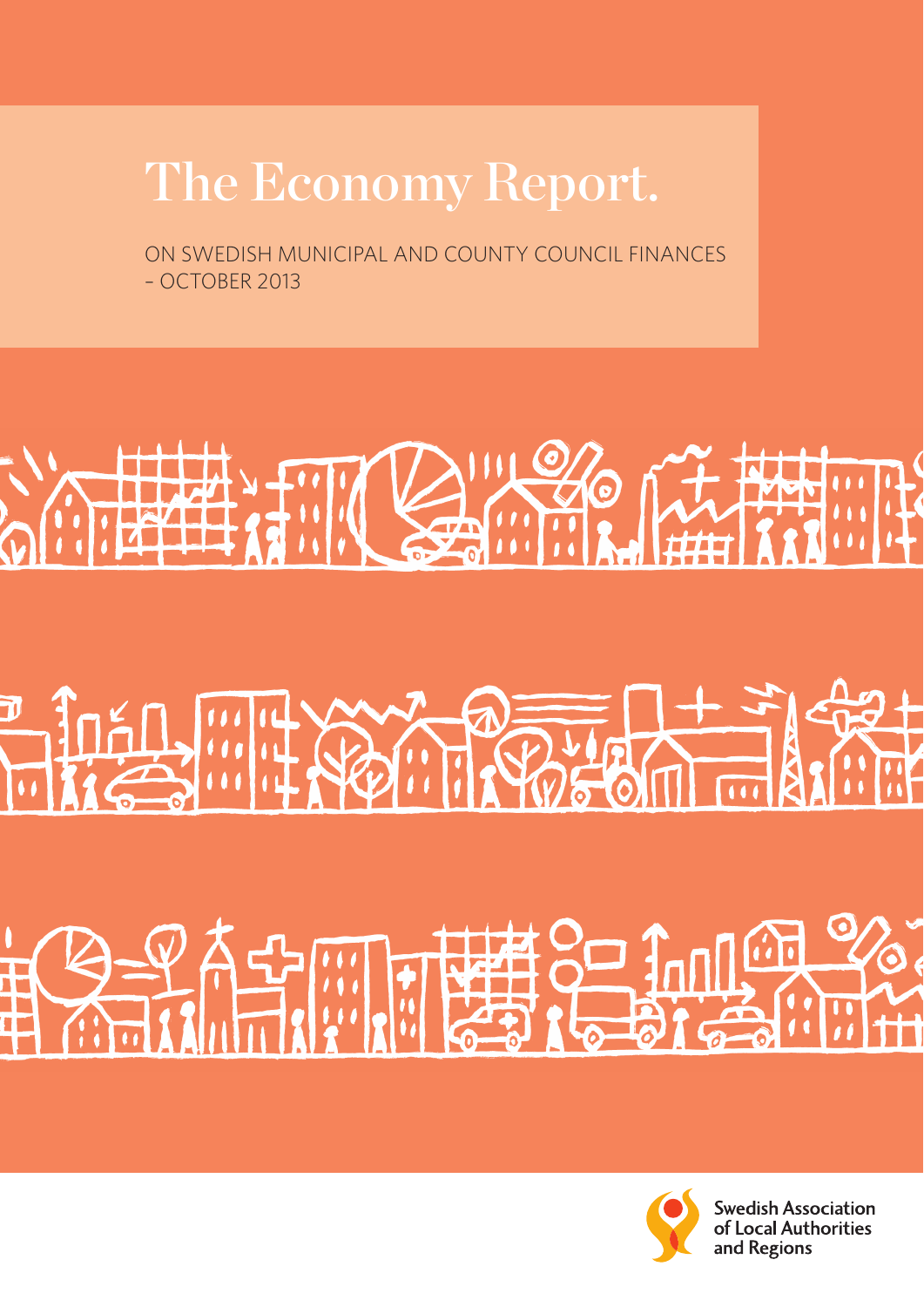**Information** concerning the content of the report: Jessica Bylund tel +46 8 452 7718 Annika Wallenskog tel +46 8 452 7746

#### **Swedish Association of Local Authorities and Regions**

Department of Economy and Governance, Section for Economic Analysis SE-118 82 Stockholm | *Visitors* Hornsgatan 20 *Phone* +46 8 452 70 00 | *Fax* +46 8 452 70 50 www.skl.se

© Sveriges Kommuner och Landsting 1st edition, November 2013

*Graphic form & production* Elisabet Jonsson *Translation* Ian MacArthur *Cover illustration* Jan Olsson Form & Illustration AB *Diagrams* Håkan Hellstrand *Printers* ABA Kopiering AB, Stockholm *Fonts* Chronicle and Whitney *Paper* Color Copy 120 gr

ISBN 978-91-7585-013-9 [Swedish edition: 978-91-7164-988-1, ISSN: 1653-0853]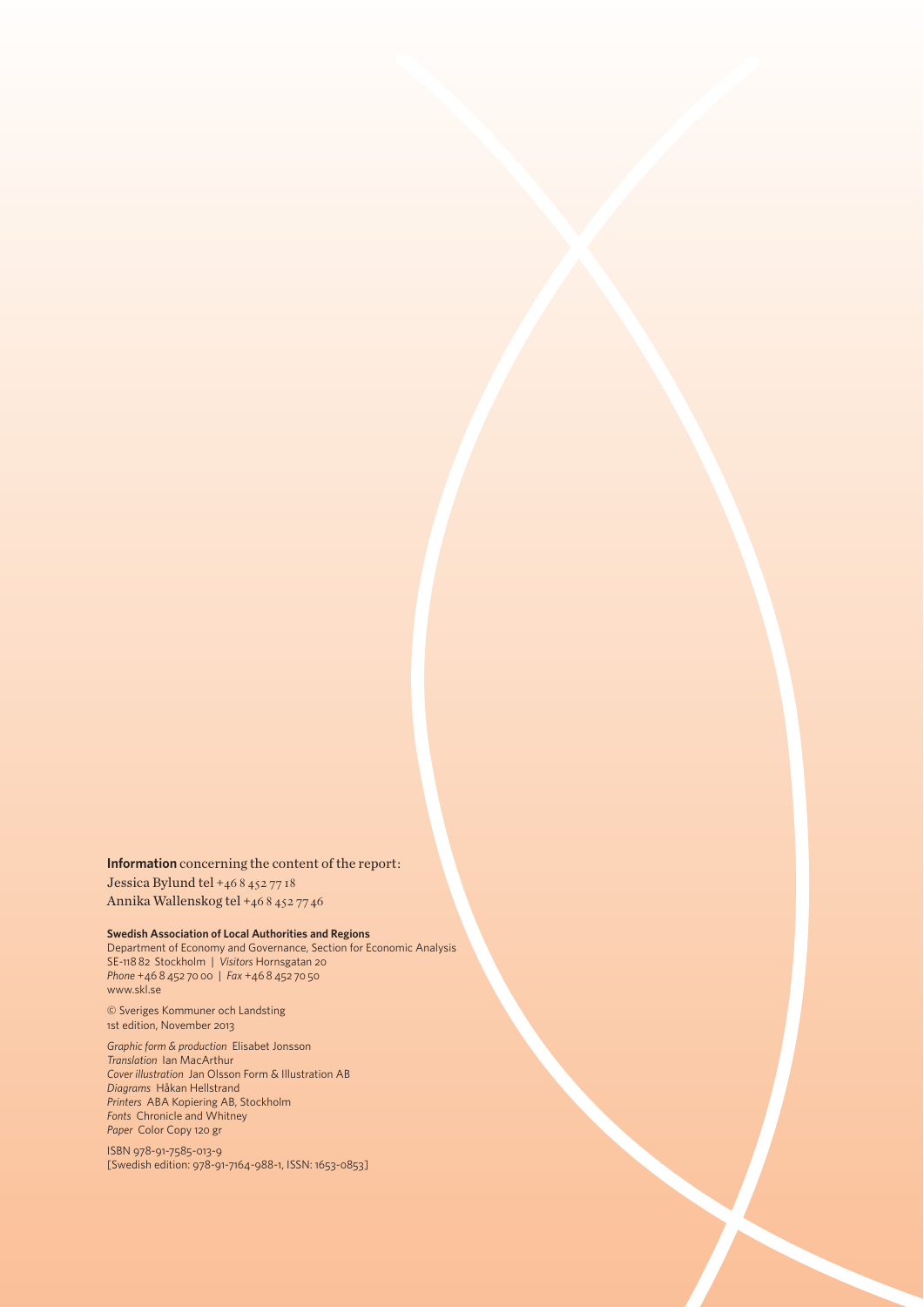#### Foreword

*The Economy Report*illustrates the financial situation and conditions of county councils and municipalities and the development of the Swedish economy over the next few years. It is published twice yearly by the Swedish Association of Local Authorities and Regions (salar).

As was the case for 2012 non-recurring revenue from the AFA Försäkring insurance company is expected to contribute to positive net income for our sector in 2013. We expect net income for the sector to be a surplus of about sek 10 billion, corresponding to 1.3 per cent as a share of taxes and transfers. Thereafter things look tougher; demographic change and major investment needs lead to increased costs. To achieve net income of sek 9 billion in 2017, which corresponds to 1 per cent of taxes and transfers, the tax rate must be increased by 0.31 percentage points, and government grants by almost sek 18 billion.

This is an abridged version of the report. It contains the Summary (supplemented with some diagrams from the main report) as well as the Annex. It has been written by staff at the SALAR Section for Economic Analysis and has not been considered at political level within the Association. The people who can reply to questions are given on the inside cover page. Other SALAR staff have also contributed facts and valuable comments. The trans lation is by Ian MacArthur, following slight revisions by Jessica Bylund, Elisabet Jons son and Anna Kleen. We are very grateful to the municipalities and county councils that have contributed basic data to our report.

Stockholm, October 2013

*Annika Wallenskog* Section for Economic Analysis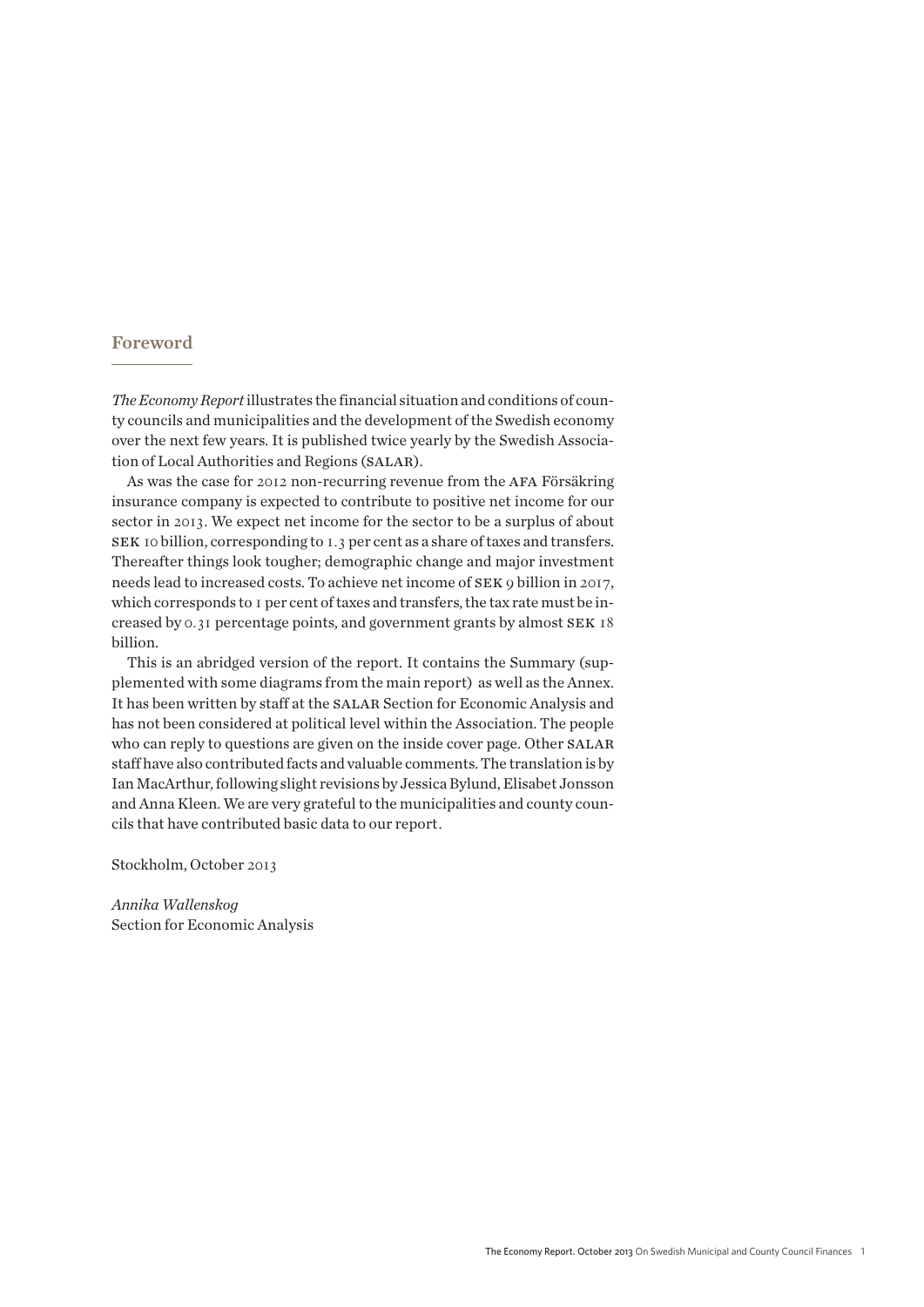### **Contents**

| 3 |  | The Chief Economist's Summary |  |
|---|--|-------------------------------|--|
|---|--|-------------------------------|--|

- 3 An upturn in the international economy
- 4 The Swedish economy will not pick up real speed until 2014
- 5 Gradual rise in employment leads to rapid tax base growth
- 5 The public sector will not reach the surplus target; debt as share of GDP is stable
- 6 After some extremely good years:
- Falling net income for municipalities and county councils
- 8 How much are the municipalities in debt?
- 11 **Annex**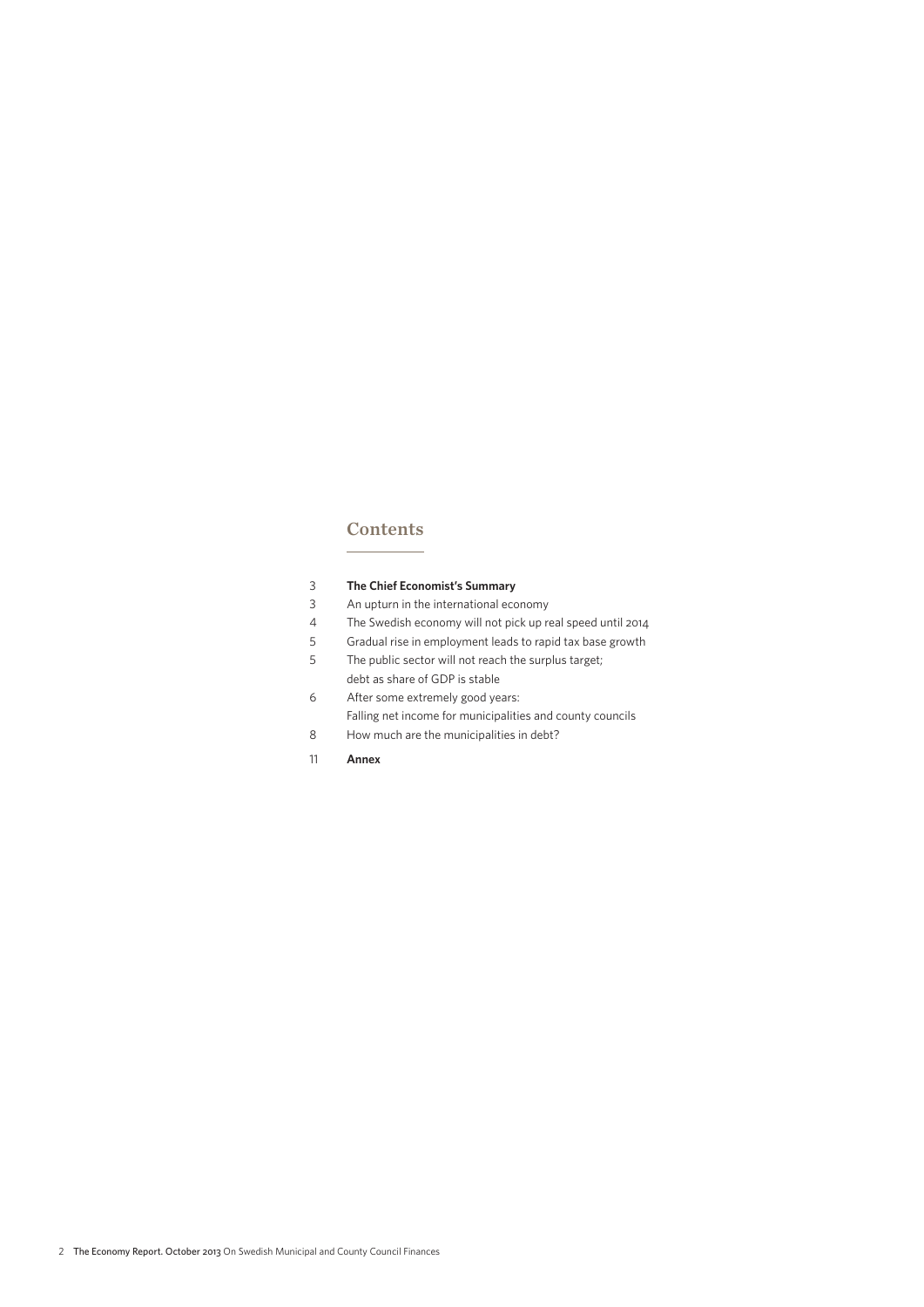# The Chief Economist's summary

Municipalities and county councils have reported good net income for a number of years. The reason is that tax revenue has developed relatively favourably, despite the economic situation, and local authorities have received additional finance in the form of repayments of AFA insurance premiums and cyclical support. This has been positive at the same time as a false sense of security may have been created when net income has been given such a strong lift. Despite the high aggregate level of net income, many municipalities and county councils are in an extremely difficult situation. If the balance target for the public sector is to be met in coming years, the scope for increased government grants to the sector will be limited. Without higher government grants municipalities and county councils will have to increase the tax rate by almost one percentage point up to 2017 so as to be able to develop schools, social services and health care at the same pace as up to now.

#### An upturn in the international economy

More than five years after the financial crisis became acute, it seems as if the world economy is slowly beginning to get back on the right track. The us economy is growing steadily, albeit at what is a mediocre rate in historical terms. We assume that the Senate and House of Representatives will manage to agree on the debt ceiling before the consequences become too extensive.

Recently it has also been possible to note signs of life in the Eurozone, which is paralysed by the debt and bank crisis. Even though it is mainly Germany that is showing some strength, it seems as though the worst is also over for Spain and Portugal. However, major question marks have still to be resolved for Greece and Italy, which are suffering from social tensions and political chaos, respectively.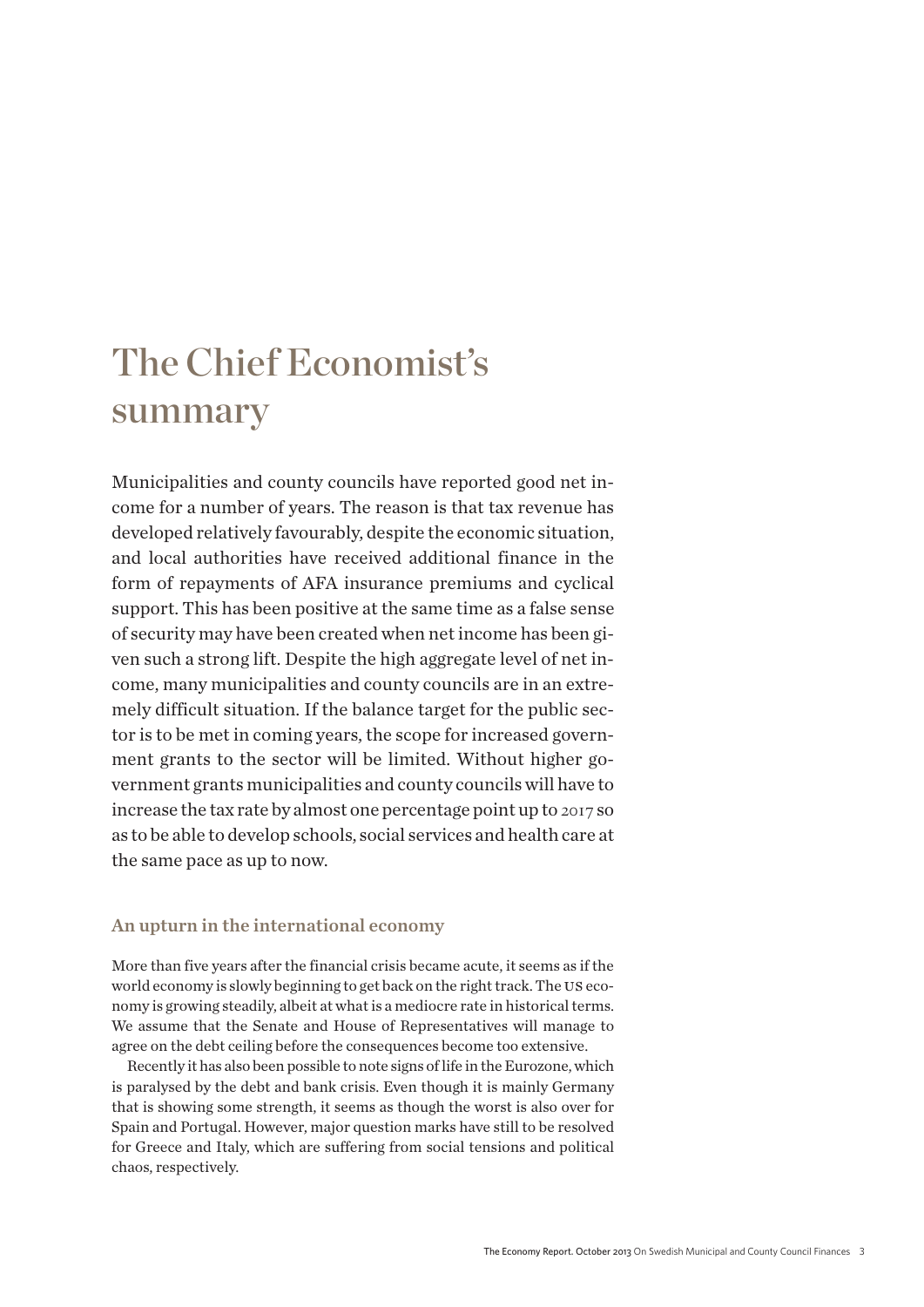There has been a considerable reduction in the risk of a new bout of acute financial and economic crisis linked to the problems in Europe since the ECB promised in summer 2012 to take all the measures needed to avoid a systemic crisis. The risk of an acute collapse for the emu must now be viewed as minimal. So we can thank monetary policy for the stabilisation of the situation in the EMU. The same also applies to the US and UK, where the central banks have filled up the tanks of their economies with high-octane monetary fuel. We will have to see whether the realignment of Japanese economic policy in a similar direction can get the Japanese economy to recover after a 20-year period of lethargy.

Even though the world economy is slowly picking up, the financial crisis has left lasting traces. In addition, many countries are still in a situation where both public and household balance sheets must be slimmed: the debts must be reduced. This means that there is reason to expect the global economy to grow much more weakly than we are used to for a number of years to come.

Another consequence of the financial crisis, which may create problems in the coming years, is associated with the fact that sooner or later the central banks must start to remove the enormous monetary stimulus. There is a great risk that they will either do this too quickly and suffocate an incipient recovery in its cradle, or wait too long and release new financial bubbles or inflation. This time this task is more difficult than ever.

So, to sum up, we can note that many countries are still wrestling with weak growth or recession and that the emerging economies are developing more slowly. However we expect the economy to turn round, towards the end of the year and to gain strength in 2014. We expect GDP in the euro zone to fall by 0.4 per cent this year and to rise by 1.1 per cent in 2014.

#### The Swedish economy will not pick up real speed until 2014

The slow rate of growth in the world economy and the relatively strong krona have a very great impact on the Swedish economy. We expect exports to decrease this year – which is very unusual. The continuation of the relatively weak growth internationally means that the recovery here at home will be more protracted. Nevertheless, next year we expect the better international prospects and a stable sek exchange rate to have a positive impact on Swedish exports. However, the net outcome of exports and imports is expected to make a mainly negative contribution to growth in the next few years. We expect gdp growth to be a moderate 0.8 per cent this year and 2.7 per cent next year.

While Swedish households have large loans, which are very much linked to high property prices, they have an unusually high level of savings at the same time. This is because real incomes and lower taxes have had a positive impact on incomes while household expenditure on consumption has grown quite slowly. As a result there is scope for households to increase their consumption, and this will influence growth in a positive direction.

Even though we expect international growth to remain relatively slow in 2015 and thereafter, the situation will still get brighter for Sweden as the prospects for Swedish growth are relatively favourable. Households, companies and public finances have such good prospects that this bodes well for the coming years, and we expect growth to be well over 3 per cent per year after 2014.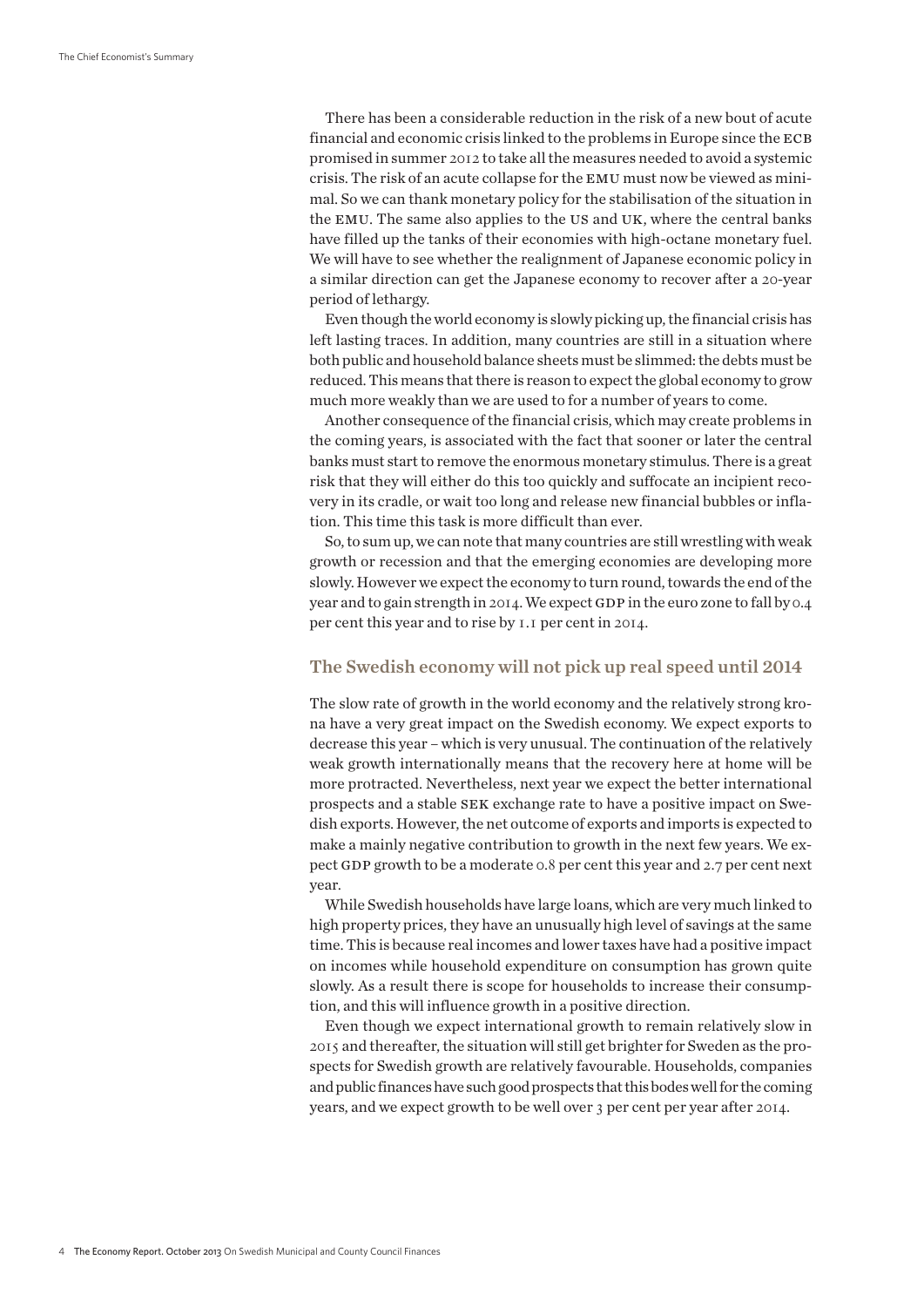#### Gradual rise in employment leads to rapid tax base growth

Despite the weak economic growth in recent years both the number of people employed and the labour force have continued to increase, resulting in an extremely weak decrease in unemployment. We expect the number of hours worked to be largely unchanged for the rest of the year so that unemployment will remain at the level of around 8 per cent until the end of 2013 and then fall slightly next year. The weak labour market will continue throughout 2014, after which a recovery moving towards balance will begin. As the labour market approaches balance, pay will also rise more quickly. In 2017 we expect nominal pay rises to be around 4 per cent.

The slow increase in the number of hours worked this year and the moderate pay rises mean that pay will make a relatively limited contribution to tax base growth. However, pension incomes are rising, leading to a rise of 3.7 per cent in the underlying tax base. Next year the brake will come into operation at the same time as the labour market will not pick up any real pace. Then the underlying tax base will only increase by 3.3 per cent.

Thanks to low price and pay rises the increase in tax revenue will still have a fairly good effect in municipalities and county councils. In real terms the tax base will grow by 1.7 per cent this year and 1.0 per cent next year.

When the labour market moves towards balance in the years after 2014 and pension incomes rise more rapidly, the tax base will increase by an average of 5 per cent per year. Because the overall price and pay increases in the local government sector will average just under 3 per cent per year, the tax base will also continue to provide substantial additional resources in these years.

## The public sector will not reach the surplus target; debt as a share of GDP is stable

In our calculations we assume that, as of 2015, local government consumption will rise in line with demography and the historical trend and that municipalities and county councils will adjust the tax they levy so as to achieve net income of 1 per cent of taxes and transfers. This corresponds to half of the rule of thumb for healthy finances. To achieve such a level of net income the county councils would have to raise their tax rate by 0.31 percentage points, from the present level up until 2017. Then the level of government grants to municipalities and county councils must also rise by sek 18 billion, which is a real increase of 2 per cent per year from 2015 to 2017.

At the same time the public sector only shows a surplus of 0.1 per cent of GDP. This is well under the surplus target for the public sector of a surplus of I per cent of GDP on average over a business cycle. We therefore make an alternative calculation in which we assume that the Government and the Riksdag stick to the surplus target and achieve a surplus of  $I$  per cent of GDP in 2o17 by taking measures to strengthen the budget that correspond to sek 38 billion. In this calculation we assume that central government will let the government grants to the local government sector be unchanged in nominal terms and increase its income, or reduce other expenditure, by a further SEK 20 billion. The absence of the index-adjusted government grants corresponds to a revenue loss of sek 18 billion. If this is to be offset by higher taxes, this corresponds to a tax rate increase 0.60 percentage points.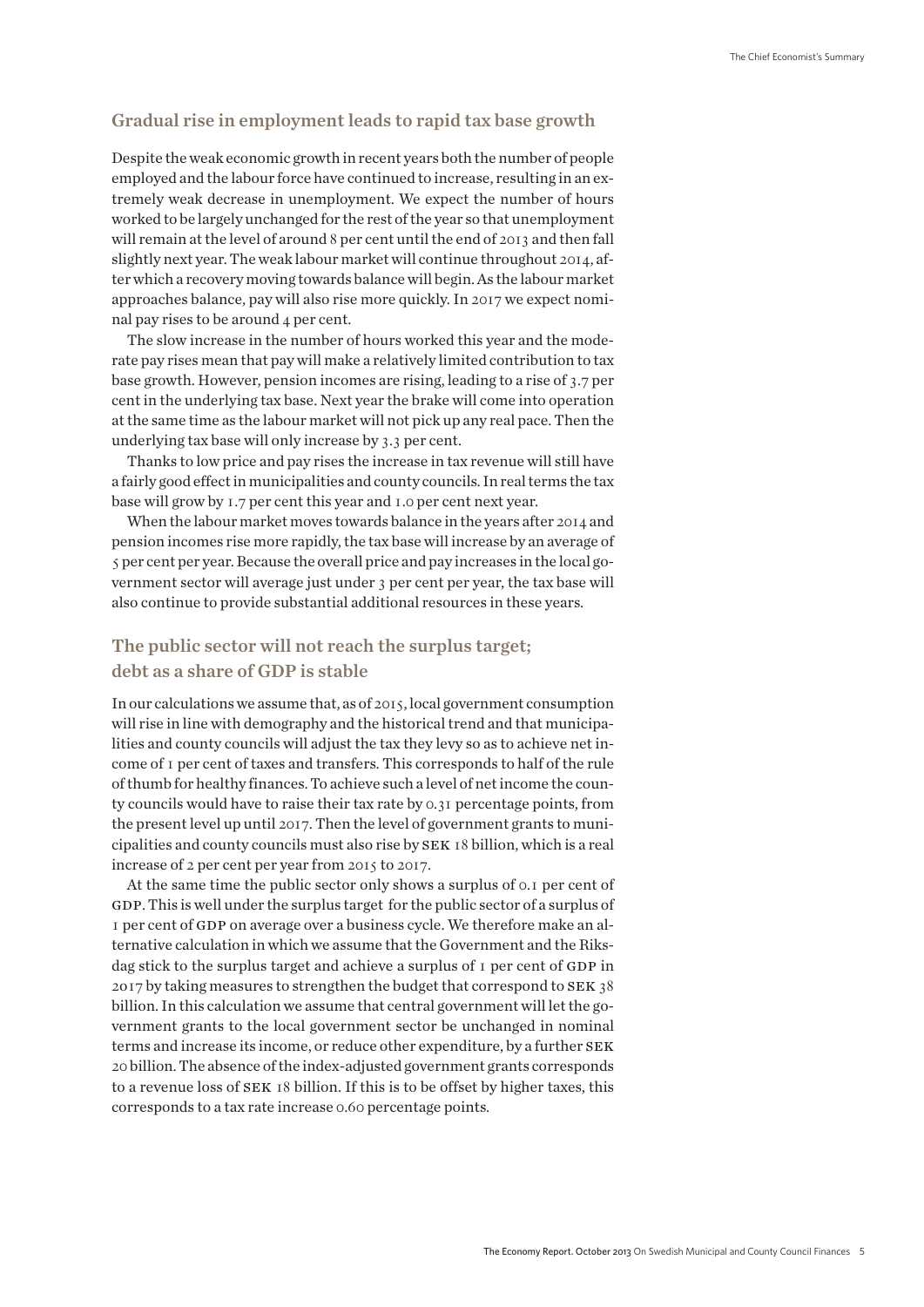

Diagram 8 • General government net lending, main and alternative calculation Per cent of GDP

*Source:* Statistics Sweden and the Swedish Association of Local Authorities and Regions.

Even though the surplus target is not achieved in the main calculation, our assessment is that the financial position of the public sector is strong, as consolidated gross debt as a share of GDP in 2017 has returned to the 2012 level of just over 38 per cent. Without an upwards adjustment, government grants will be eroded in real terms, which means that municipalities and county councils will have to make savings at a time when demographic change is making increasing demands on the sector. Alternatively, tax increases must be made in municipalities and county councils, which will negate part of the effect of the earned income tax credit and lower tax for pensioners.

## After some extremely good years:

### Falling net income for municipalities and county councils

Net income in municipalities and county councils has been strong for some years, mainly as an effect of temporary factors, such as the repayment of premiums from the afa Försäkring insurance company and cyclical support from central government. As a result many municipalities and county councils may have been lulled into a false sense of security as net income had improved at the year-end in each year. We expect a net income level this year of SEK 10 billion. Net income for the sector has been doped by a repayment of insurance premiums from AFA Försäkring amounting to SEK 10 billion. However, the county councils will have a deficit of SEK 2 billion, partly as a result of a revaluation of pension liabilities.

In 2014 net income will fall substantially, to only SEK  $\frac{1}{2}$  billion. Many municipalities and county councils are having difficulty in drafting their budgets for next year, but despite this many municipalities are choosing not to raise their tax rate. However, we expect that the county councils will not be able to withstand a tax increase, and the average tax rate will therefore increase by 0.06 percentage points, compared with this year. We expect to see a lot of savings made in the sector ahead of 2014, and therefore judge that the cost in creases will be moderate. Yet net income will still be low in 2014, and this is

The deficit in general government net lending deteriorates until and including 2014. Then the recovery of the economy leads to balance being achieved in 2017. In the alternative calculation the surplus target is also achieved.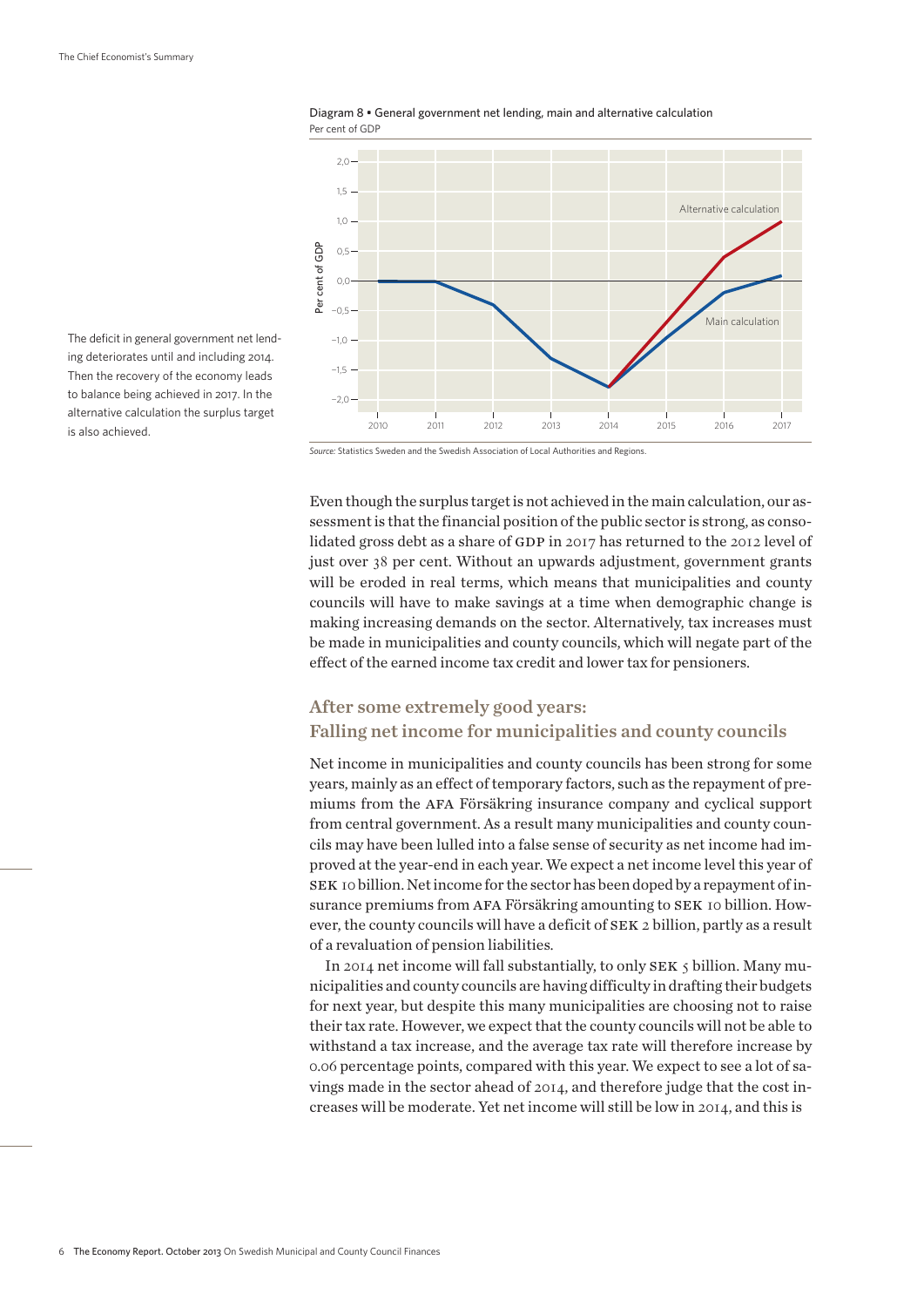because tax revenue increases relatively slowly, the government grants stay at an unchanged level, i.e. they are eroded in real terms, investment needs demand attention and we have not included any additional resources in the form of repayments of insurance premiums.

In the years after 2014 population changes in the form of a higher share of old people and children start to make greater and greater demands on the sector's finances.

As a result of increasingly outdated and run-down facilities and a high rate of urbanisation, the level of investment needs to increase further, and with it the loans taken by municipalities and county councils.

If the sector as a whole is to achieve net income of half the level regarded as healthy finances, SEK 9 billion, the county councils must raise their tax by a further 0.25 percentage points, up until 2017. We judge that the municipalities will be able to achieve this net income and still have an unchanged average tax rate. We expect certain municipalities to raise their tax rate while others lower their tax rate. We calculate that government grants will increase by SEK 18 billion between 2015 and 2017.

In the alyternative calculation we have done, in which the public sector reach es a surplus of 1 per cent of GDP, the government grants stay unchanged at the same level and are therefore eroded in real terms. According to this alternative calculation the municipalities would need to raise their tax rate by 0.43 percentage points, and the county councils by 0.48 percentage points, compared with the present level to achieve net income of 1 per cent of taxes and transfers. Otherwise net income would fall to minus sek 9 billion in 2017, if municipalities and county councils are to be able to afford to adapt their services to the coming, ever greater demographic needs and cost increases following the trend.

#### Diagram 1 • Net income in municipalities and county councils SEK billion



*Source:* Swedish Association of Local Authorities and Regions.

#### Factors affecting net income

In our forecasts we have not included any further factors affecting net income. In several years recently afa Försäkring has repaid previously paid premiums. If afa Försäkring was also to repay premiums paid in 2004, net income would improve by SEK 5 billion in 2014.

In 2013 we expect an aggregate net income of SEK 10 billion for municipalities and county councils, which is the same level as the premium repayment from AFA Försäkring. In 2014 we do not assume any temporary additional finance, which means that net income falls to SEK 5 billion, even though we assume that the county councils raise their average tax rate by 0.06 percentage points. If there is no upward adjustment of government grants after 2014, the level of net income will fall to minus SEK 9 billion, or municipalities and councils will need to increase their tax rate by 0.91 percentage points. With the upward adjustment of government grants, by 2 per cent per year in real terms in 2015–2017, and a level of net income that corresponds to half the target for healthy finances, SEK 9 billion, a tax rate increase in the county councils of 0.31 percentage points is required compared with the present level. However, with this scenario the balance target for the public sector is not achieved.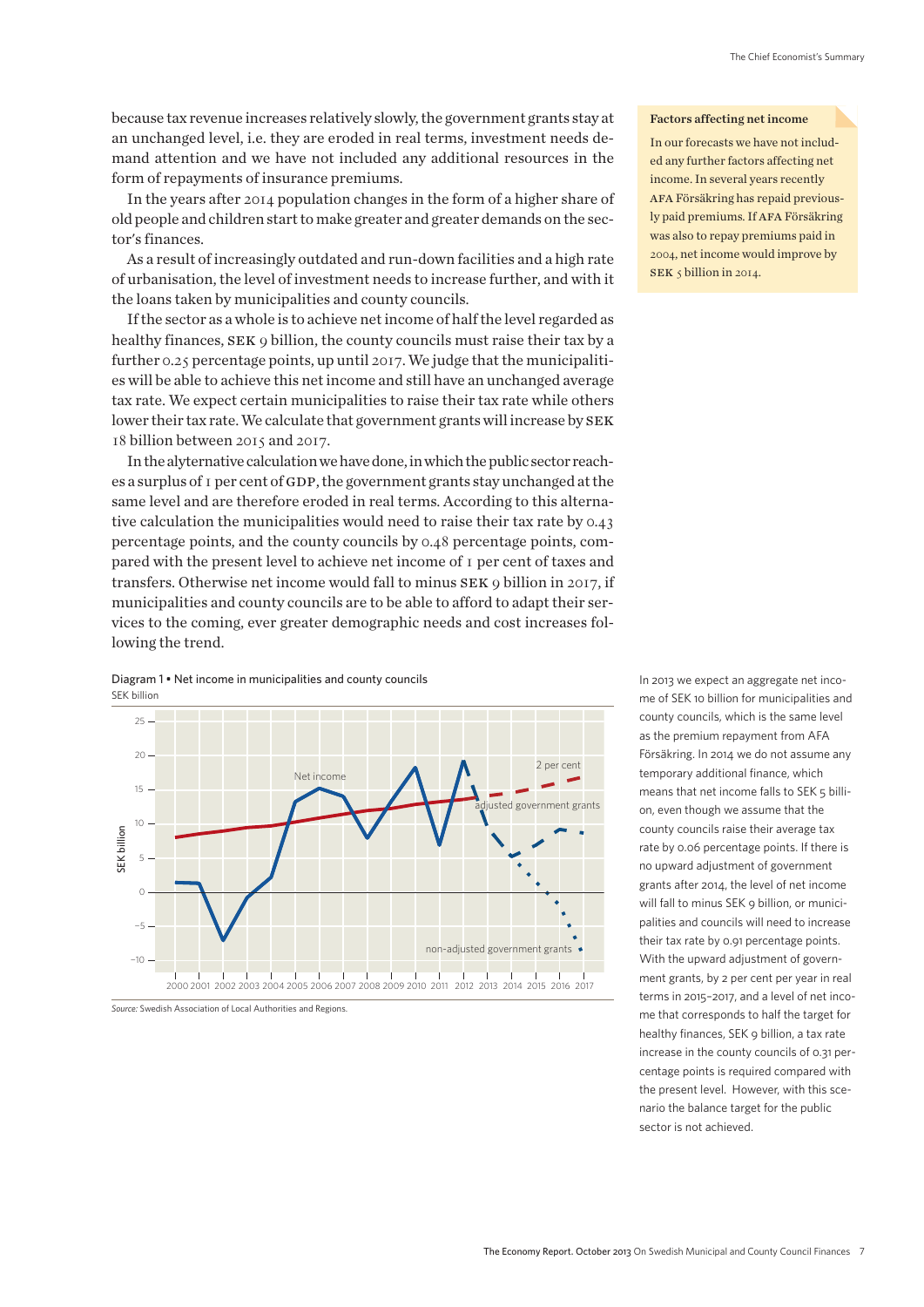#### How much are the municipalities in debt?

The municipalities' debts have increased in recent years. One reason for this increase in indebtedness is a higher rate of investment in many municipalities, and also in municipal companies. On average municipalities' non-current liabilities amounted to SEK 18,700 per inhabitant in 2012. Including municipally owned companies non-current liabilities amounted to more than sek 40,400 per inhabitant. The rate of increase of group debt is not as high as in the municipalities, but both have increased substantially since 2010.

Over and above liabilities and equity, municipalities also have assets on their balance sheets, for example in the form of land, shares in their own companies and municipal properties such as schools, elderly homes and infrastructure. These assets often have a low valuation, while their sales values may be higher. In 2012 the value of non-current assets excluding financial assets amounted to SEK 36,100 per inhabitant on average in the municipalities and SEK 92,900 including the municipal companies.

#### Why are municipalities increasing their borrowing?

At present the municipalities are investing more than the equivalent of their depreciation and net income. This is largely because a substantial part of their infrastructure and non-residential properties were built in the 196os and 1970s and it is now beginning to be time to build anew. The strong urbanisation also requires investments. Municipalities that are growing need to build new schools and infrastructure for growing and newly built housing areas. But municipalities that are shrinking may also need to restructure their services, leading to investments. Demographic change also requires the expansion of properties, such as homes for the elderly. This means that during a period with a high rate of investments municipalities must either report high net income, sell assets or borrow funds.





Investment needs in the municipalities remain high. The ever higher investment expenditure will mean that more resources will be needed for depreciation and financing costs in the future.

*Source:* Swedish Association of Local Authorities and Regions.

Investing requires liquidity when the investment is to be made and scope in future budgets for operation, maintenance, depreciation and any financing cost such as interest expenses or a lower return on capital. In the last five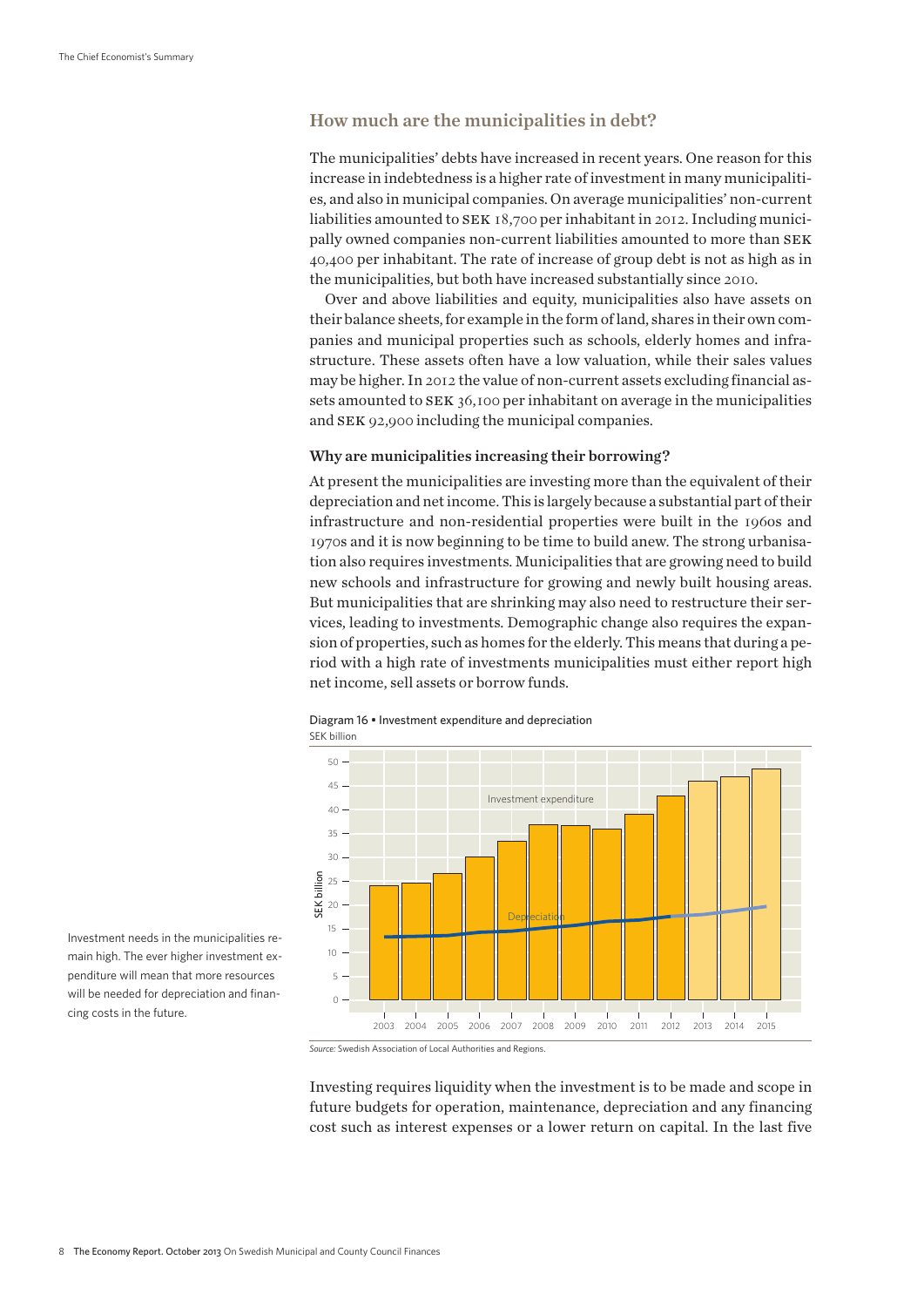years the municipalities have financed 76 per cent of investments from own resources. In terms of municipality groups, the metropolitan municipalities have the lowest level of own resource financing, on average 62 per cent, for 2008–2012, and the sparsely populated municipalities have the highest level, 85 per cent. The main reason is the rapid rate of investment in the metropolitan municipalities.

Diagram 17 • Financing of investments from own resources, 2012 and average for 2008–2012



Financing from own resources is calculated as net income after extraordinary items plus depreciation as a proportion of net investment expenditure. Sales of assets can also affect municipalities' borrowing needs.

*Source:* Statistics Sweden.

Per cent

#### Own funding programmes instead of traditional bank borrowing is a new trend

A few years ago traditional bank loans were the most common way for municipalities to increase their borrowing. During the years of financial unrest in connection with the financial crisis the banks' willingness to lend to the municipalities decreased and loans in Kommuninvest with a direct recourse gua rantee became increasingly common. Recently municipalities have increasingly raised finance via their own funding programmes and bond loans.

Diagram 18 • Non-current debt per financing solution SEK billion



*Source:* Statistics Sweden.

The municipalities' non-current debt has increased strongly in recent years. Traditional loans from banks have decreased while loans from financial companies, primarily Kommuninvest, have increased, as have bond loans and municipal certifica $t \sim$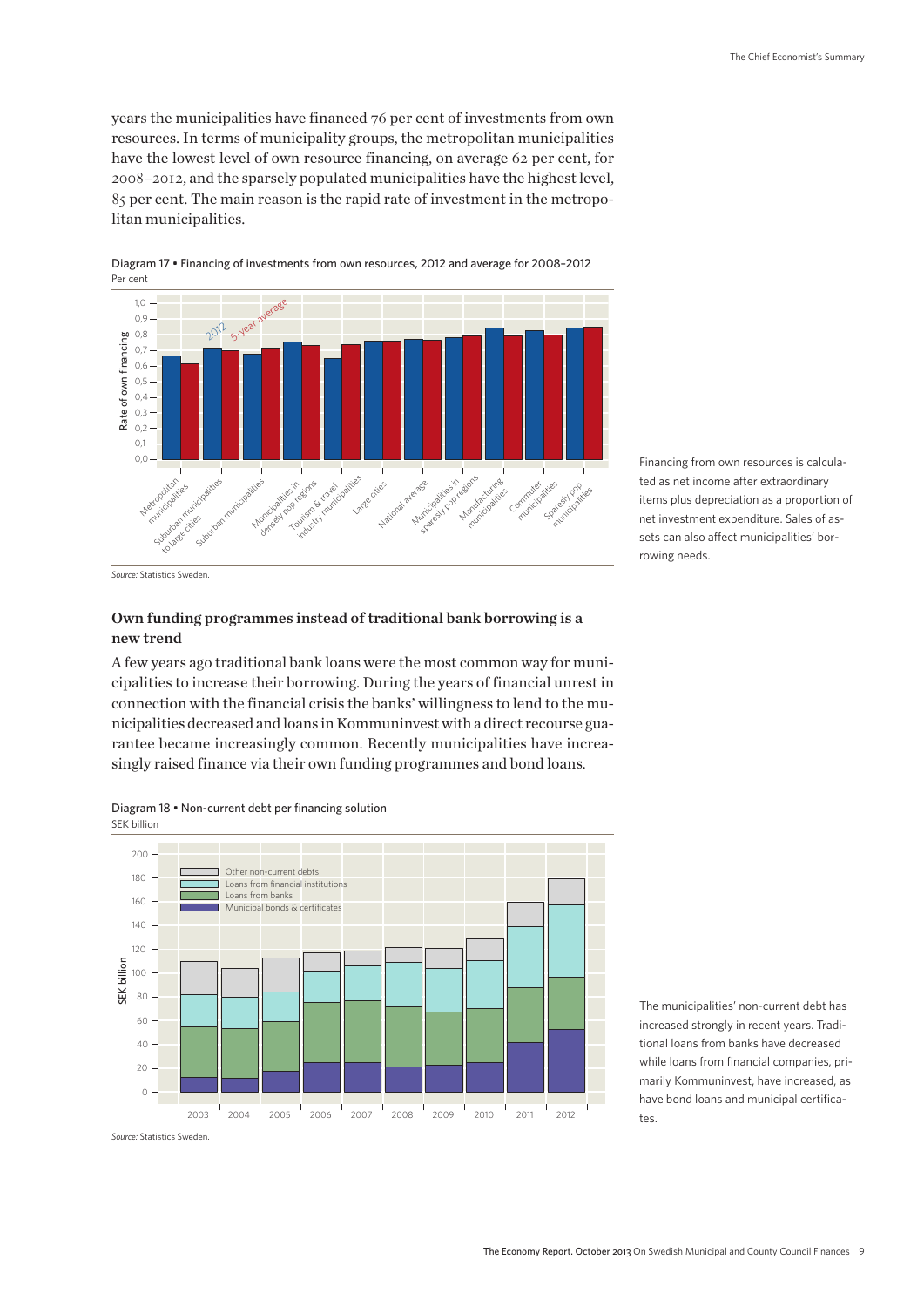The increased share of borrowing via municipalities' own funding programmes can be a manifestation of a more advantageous interest rate than from banks and Kommuninvest, as new regulations in the form of higher capital adequacy requirements are being introduced. To cope with the higher capital adequacy requirements banks and other financial institutions must raise the margins on their lending and this then makes it more interesting for municipalities to find alternative financing solutions, such as issuing their own municipal bonds or using municipal certificates.

The increase in municipalities' debt can be an indicator of how high their financing of investments from own resources is at present. While the growth rate for lending to municipally owned companies has tailed off, the municipalities' non-current liabilities have increased sharply, by almost 40 per cent, over the past three years.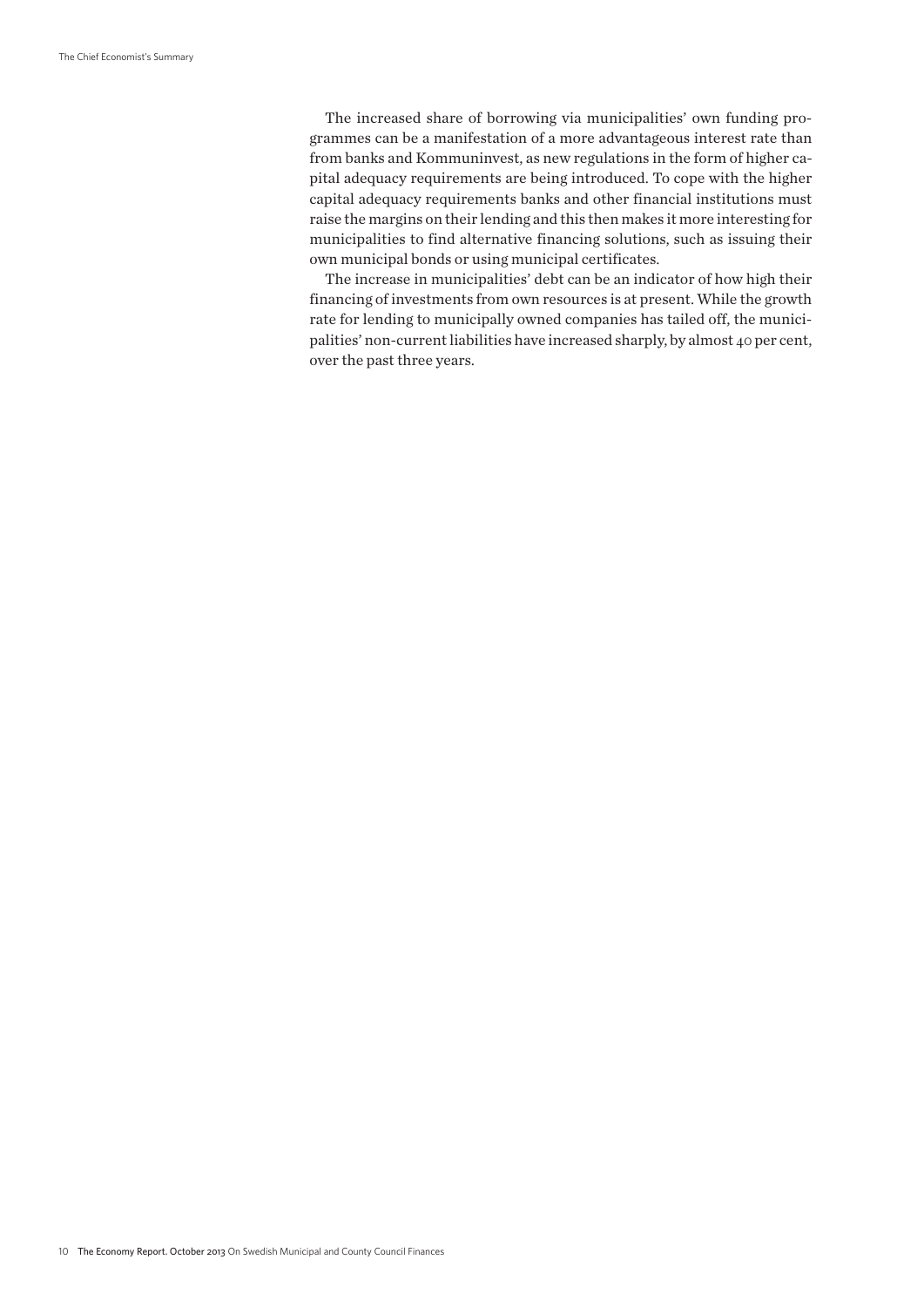

**This annex** presents some key indicators and the overall income statements of municipalities and of county councils, as well as an aggregate income statement for the sector to give an overall picture.

For diagrams showing the distribution of costs and revenue for municipalities and county councils separately, tables presenting overviews of central government grants and other data that we usually present in the Annex to the *Economy Report,* we refer to our website, a page called Sektorn i siffror (The sector in figures). Go to www.skl.se, choose Ämnen, Ekonomi, Sektorn i siffror.

#### An aggregate picture of municipalities and county councils

Table 26 • Key indicators for municipalities and county councils, 2012–2016 Per cent and thousands of people

|                                | Outcome | Forecast |       | Calculation |       |       |
|--------------------------------|---------|----------|-------|-------------|-------|-------|
|                                | 2012    | 2013     | 2014  | 2015        | 2016  | 2017  |
| Average tax rate, %            | 31.60   | 31.73    | 31.79 | 31.88       | 31.94 | 32.04 |
| municipalities, incl Gotland   | 20.59   | 20.62    | 20.62 | 20.62       | 20.62 | 20.62 |
| county councils*, excl Gotland | 11.07   | 11.17    | 11.23 | 11.32       | 11.38 | 11.48 |
| No of employees**, thousands   | 1.065   | 1.076    | 1.085 | 1.101       | 1.119 | 1,139 |
| Municipalities                 | 804     | 812      | 819   | 831         | 845   | 861   |
| County councils                | 261     | 264      | 266   | 270         | 274   | 278   |
| Volume change, %               | 1.4     | 1.8      | 1.3   | 2.0         | 2.1   | 2.2   |
| Municipalities                 | 1.0     | 1.4      | 1.0   | 1.7         | 1.9   | 2.0   |
| County councils                | 2.1     | 2.4      | 1.9   | 2.5         | 2.4   | 2.4   |

*Note:* As regards the average tax rate, the calculations for the municipalities assume an unchanged tax rate as from 2012. For the county councils an increase of the tax rate is included.

\*The tax base of Gotland is not included, which is why the totals do not add up.

\*\*Average number of people in employment according to the National Accounts.

*Sources:* Statistics Sweden and The Swedish Association of Local Authorities and Regions.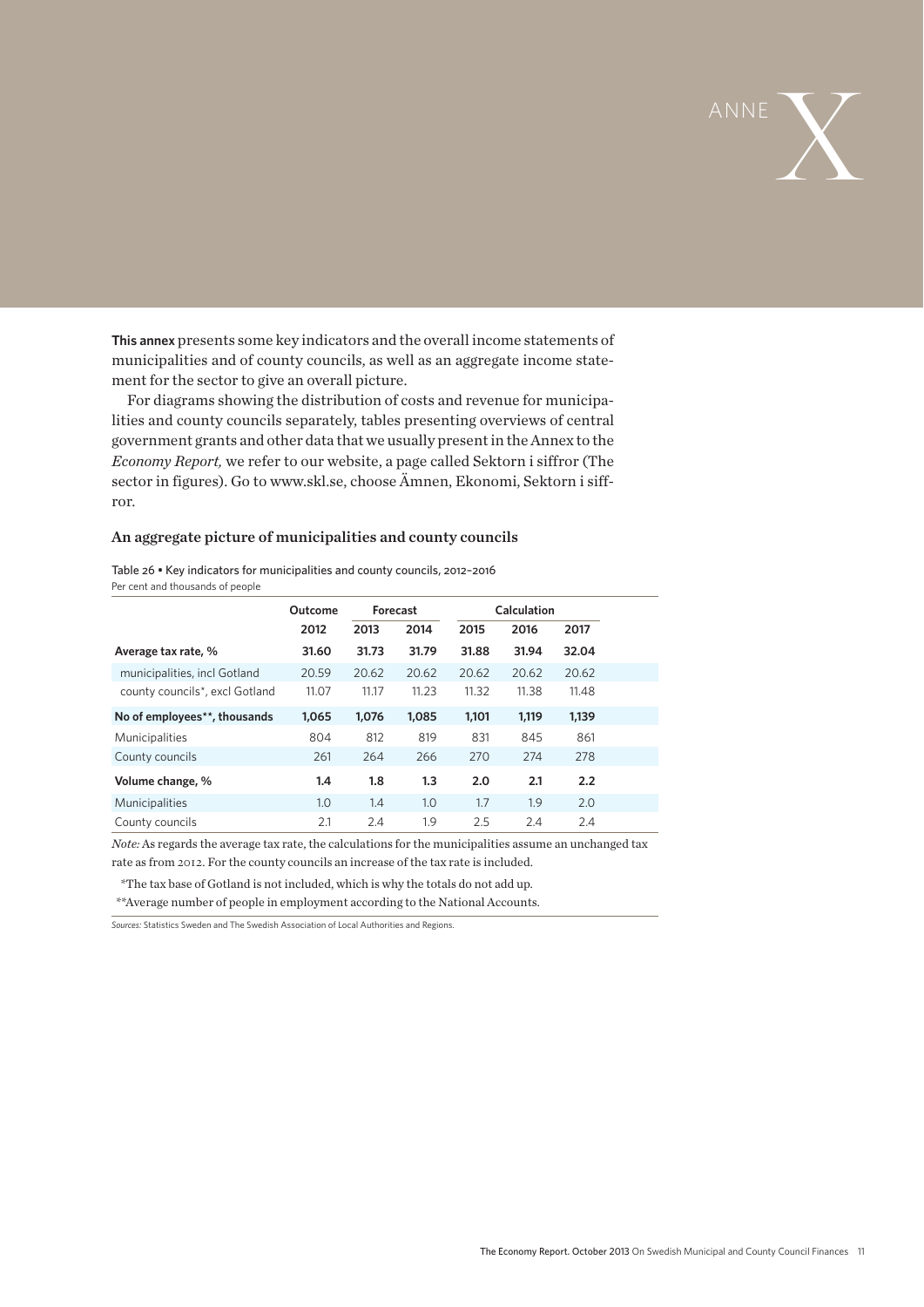| <b>SEK billion</b> |  |
|--------------------|--|
|                    |  |

|                                 | Outcome        | Forecast |        | Calculation |         |         |
|---------------------------------|----------------|----------|--------|-------------|---------|---------|
|                                 | 2012           | 2013     | 2014   | 2015        | 2016    | 2017    |
| Income of activities*           | 166            | 171      | 169    | 176         | 185     | 195     |
| Expenses of activities          | $-803$         | $-834$   | $-868$ | $-905$      | $-950$  | 1.001   |
| Depreciation                    | $-26$          | $-26$    | $-27$  | $-28$       | $-30$   | $-30$   |
| Net expenses of activities      | $-663$         | $-689$   | $-726$ | $-757$      | $-795$  | $-837$  |
| Tax revenue                     | 561            | 585      | 602    | 631         | 668     | 703     |
| Gen gov grants and equalisation | 120            | 122      | 127    | 132         | 136     | 142     |
| Net financial income            | $\overline{2}$ | $-8$     | 2      |             | $\circ$ | $\circ$ |
| Net income before extra-        |                |          |        |             |         |         |
| ordinary items                  | 19             | 10       | 5      | 7           | 9       | 9       |
| Share of taxes and grants, %    | 2.9            | 1.4      | 0.7    | 0.9         | 1.2     | 1.0     |

*Note:* Consolidation has taken place by purchases between sectors.

\*The non-recurring effect of a repayment of AFA premiums of SEK 11 billion is included in Income of activities for both 2012 and 2013.

\*\*The non-recurring effect of the reduction of the RIPS-rate of SEK –10 billion is included in Net financial income.

#### Table 28 • Income statement for the municipalities, 2012–2017

| <b>SFK billion</b> |  |
|--------------------|--|
|--------------------|--|

|                                 | Outcome |        | Forecast |                | Calculation    |        |  |
|---------------------------------|---------|--------|----------|----------------|----------------|--------|--|
|                                 | 2012    | 2013   | 2014     | 2015           | 2016           | 2017   |  |
| Income of activities*           | 123     | 127    | 123      | 128            | 134            | 141    |  |
| Expenses of activities          | $-533$  | $-554$ | $-573$   | $-597$         | $-626$         | $-660$ |  |
| Depreciation                    | $-18$   | $-18$  | $-19$    | $-20$          | $-21$          | $-21$  |  |
| Net expenses of activities      | $-428$  | $-445$ | $-469$   | $-490$         | $-513$         | $-540$ |  |
| Tax revenue                     | 365     | 380    | 390      | 408            | 431            | 453    |  |
| Gen gov grants and equalisation | 74      | 76     | 80       | 83             | 87             | 91     |  |
| Net financial income            | 3       |        | 2        | $\overline{2}$ | $\overline{2}$ | 2      |  |
| Net income before extra-        |         |        |          |                |                |        |  |
| ordinary items                  | 14.4    | 11.5   | 3.6      | 4.2            | 6.4            | 5.6    |  |
| Share of taxes and grants, %    | 3.3     | 2.5    | 0.8      | 0.8            | 1.2            | 1.0    |  |

\*The non-recurring effect of repayments of AFA premiums of SEK 8 billion is included in Income of activities for both 2012 and 2013.

\*\*The non-recurring effect of the reduction of the RIPS-rate of SEK –2 billion is included in Net financial income.

#### Table 29 • Income statement for the county councils, 2012–2017 SEK billion

|                                 | Outcome | Forecast |          | Calculation |        |        |
|---------------------------------|---------|----------|----------|-------------|--------|--------|
|                                 | 2012    | 2013     | 2014     | 2015        | 2016   | 2017   |
| Income of activities*           | 44      | 46       | 48       | 50          | 53     | 55     |
| Expenses of activities          | $-271$  | $-282$   | $-296$   | $-309$      | $-325$ | $-343$ |
| Depreciation                    | -8      | -8       | $-8$     | $-9$        | $-9$   | $-9$   |
| Net expenses of activities      | $-235$  | $-244$   | $-257$   | $-268$      | $-282$ | $-297$ |
| Tax revenue                     | 196     | 205      | 212      | 223         | 237    | 251    |
| Gen gov grants and equalisation | 46      | 46       | 47       | 48          | 50     | 52     |
| Net financial income            | $-1$    | $-9$     | $\Omega$ | $-1$        | $-2$   | $-3$   |
| Net income before extra-        |         |          |          |             |        |        |
| ordinary items                  | 5.0     | $-2.0$   | 1.7      | 2.7         | 2.8    | 3.1    |
| Share of taxes and grants, %    | 2.1     | $-0.8$   | 0.6      | 1.0         | 1.0    | 1.0    |

\*The non-recurring effect of repayments of AFA premiums of SEK 2.9 billion for 2012 and of SEK 2.8 billion for 2013 are included in Income of activities.

\*\*The non-recurring effect of the reduction of the RIPS-rate of SEK –8.3 billion is included in Net financial income.

*Source:* The Swedish Association of Local Authorities and Regions.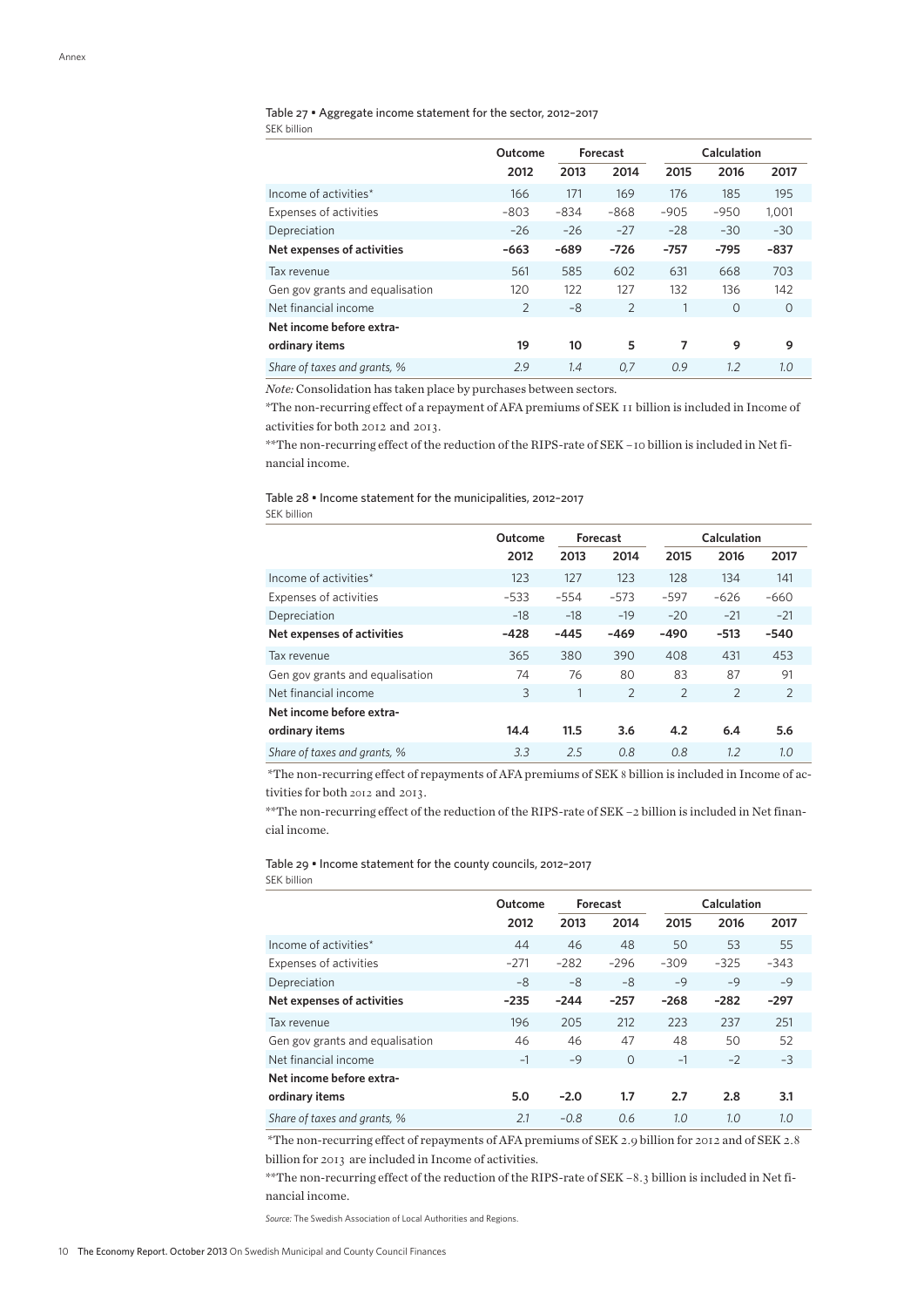